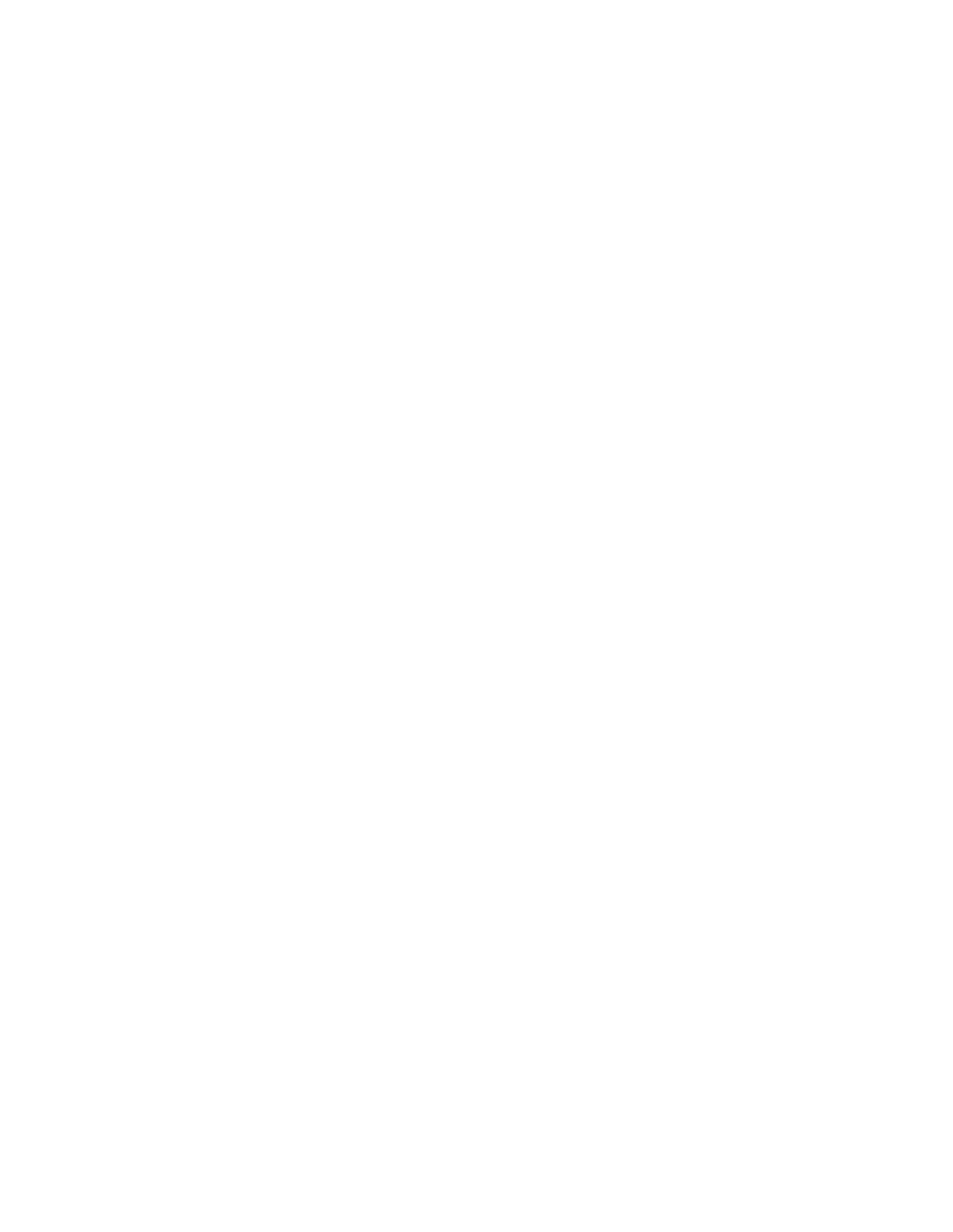#### **MAJORPROJECTS:**

State of Alabama - Forensic Science Bond issue (1998-2002) \$17.5 million bond issue for the construction of two new forensics laboratories Birmingham - \$10 million facility Montgomery - \$7.5 million facility Planning and site selection State of Alabama – Forensic Science Annex Planning and construction of annex to State Crime Lab section Statewide DNA Database laboratory Forensic Biology laboratory Medical Examiner Administrative space Conference facility State of Alabama – Implied Consent (Breath Analysis Program) Planning and construction statewide service facility State of Alabama – Crime Laboratory Certification (ASCLD/LAB) Planning & implementation of accreditation state-wide process Preparatory pre-inspection process (through NFSTC) State of Georgia – Coastal Regional Medical Examiner Office Final design/implementation and staffing new combined use laboratory Medical Examiner and Administrative Offices Toxicology Laboratory and Administrative Offices Conference facility State of Georgia – Medical Examiner Statewide Accreditation Preparatory phase consultation Pre-inspection Operations Manual preparation Operational timeline Pre-accreditation facilities/operations documentation State of Georgia – Operation Noble Cause ("Crematory incident") Oversight final identification multiple (over 335) sets variably skeletonized remains State of South Carolina – H.L. Hunley Project Sole Forensic Pathologist consultant Examination/processing eight sets of commingled remains (135 year-old scene) Assembled and coordinated interdisciplinary forensic/archeology expert team Research consultant to Patricia Cornwell (author) Identifying the Needs of the Forensic Science Community Committee, National Academies of Science Views of Major Forensic Science Organizations: Issues & Challenges - NAME (1/25/07) Medical Examiner/Coroner System – NAME (6/5/07) Medical Examiner Forensic Training ("Crime Lab 101 for Forensic Pathology Fellows") National Forensic Science Technology Center, Largo, Florida, 10/13-17/08 Curriculum planning & development Instructor – Courtroom Testimony Medicolegal Death Investigation Training Program (Forensic Pathology Fellows & Medicolegal Death Investigators) National Forensic Science Technology Center, Largo, Florida, 2010-2011 (4 sessions) Curriculum planning & development Instructor – Applied Toxicology & Medicolegal Improving Death Investigation Systems Advisory Member, Standards and Protocols Interagency Working Group (2010-2011) National Science and Technology Council Subcommittee on Forensic Science Executive Office of the President of the United States Grant Reviewer National Institute of Justice/Bureau of Justice Assistance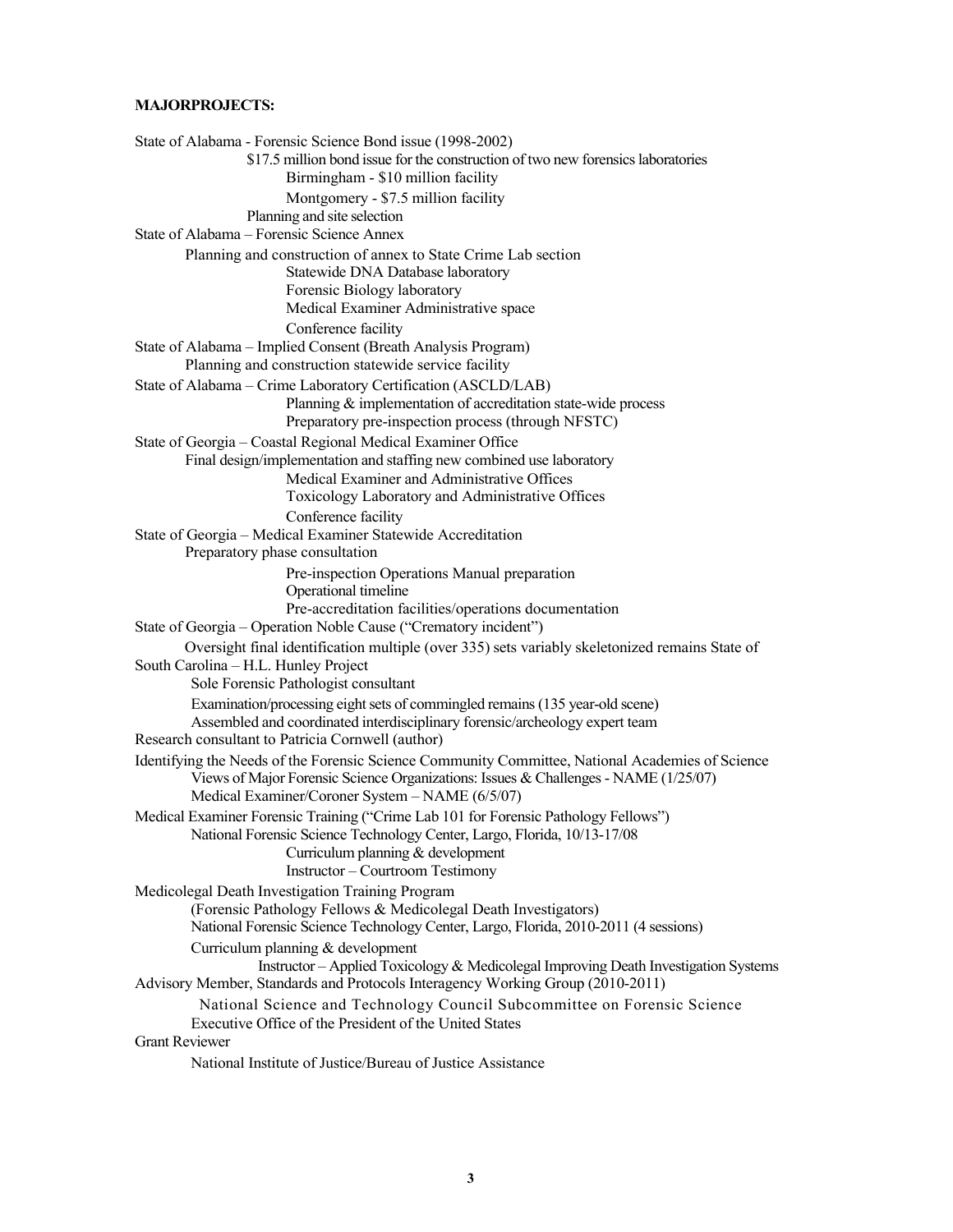# **ADMINISTRTIVE APPOINTMENTS:**

| 1992-present | Consultant Forensic Pathologist, Forensic Examiners/forensX, LLC               |
|--------------|--------------------------------------------------------------------------------|
| 1990-1994    | Deputy Medical Examiner, Charleston County, South Carolina                     |
| 1994-2002    | State Medical Examiner, State of Alabama, Department of Forensic Sciences      |
| 1994-2002    | Clinical Assistant Professor, Pathology, University of South Alabama           |
| 1994-1998    | Morgue Safety Officer, Department of Forensic Sciences, Mobile, Alabama        |
| 1996         | Chair, Citizens' Support Group for Forensic Sciences Study Committee           |
| 1996-1997    | Supervisor, Autopsy Technicians, Department of Forensic Sciences, Mobile       |
| 1996-1997    | Chief, Autopsy Service, Department of Forensic Sciences, Mobile, Alabama       |
| 1997-1998    | Chief, Investigative Services, Department Forensic Sciences, Mobile, Alabama   |
| 1998-present | Consultant, Behavioral Sciences Unit, FBI Academy, Quantico, Virginia          |
| 1998-2002    | Director, State of Alabama, Department of Forensic Sciences                    |
| 1998-present | Visiting Instructor, National Forensic Academy, University of Tennessee        |
| 1998-present | Board of Advisors, Law Enforcement Innovation Center, Univ. of Tenn.           |
| 2000-2002    | Chief Medical Examiner, State of Alabama, Department of Forensic Sciences      |
| 2000-2005    | Major, Civil Air Patrol, USAir Force Auxiliary, Legislative Wing               |
| 2000-present | Forensic Pathology Consultant, C.S.S. H.L. Hunley Project,                     |
|              | The Hunley Commission, Charleston, South Carolina                              |
| 2001-2007    | Board of Directors, National Association of Medical Examiners                  |
| 2002-2016    | Coastal Regional Medical Examiner, Georgia Bureau of Investigation             |
| 2002-2012    | Coastal Regional Death Investigation Section Supervising Medical Examiner      |
| 2003-present | Forensic Committee of the International Association of Chiefs of Police        |
| 2002-2003    | Identification-All Human Remains, Operation Noble Cause, Walker County, GA     |
| 2003-present | Clinical Instructor-Anatomic & Clinical Pathology, Physician Assistant Program |
|              | South University, Savannah, Georgia                                            |
| 2003-2016    | Clinical Instructor-Toxicology, Pharmacy Program                               |
|              | South University, Savannah, Georgia                                            |
| 2004         | NIJ Technical Working Group                                                    |
|              | for Education & Training in Forensic Science                                   |
| 2007-present | Advisory Council, American Board of Medicolegal Death Investigation            |
| 2007-present | Board of Directors, National Forensic Science Technology Center (NFSTC)        |
| 2009-present | Medical/Investigational Advisory Board                                         |
|              | Sudden Unexplained Death in Childhood Program                                  |
| 2009-2010    | Clinical Instructor-Pathology, Mercer Univ. School of Medicine, Savannah, GA   |
| 2009-2010    | Steering Committee (Chair)                                                     |
|              | NIJ inaugural Forensic Death Investigation Symposium                           |
| 2010         | Keynote Address NIJ inaugural Forensic Death Investigation Symposium           |
| 2010-2012    | R.O.C.K. (Raising Our Children Kindly) Group Board                             |
| 2010-present | Clinical Assistant Professor, Pathology                                        |
|              | Director, Autopsy Program, Mercer Univ. School of Medicine, Savannah           |
| 2011-2014    | Board of Editors, Academic Forensic Pathology                                  |
|              | (Journal of the National Association of Medical Examiners)                     |
| 2013-2014    | NIJ Forensics Training Task Force                                              |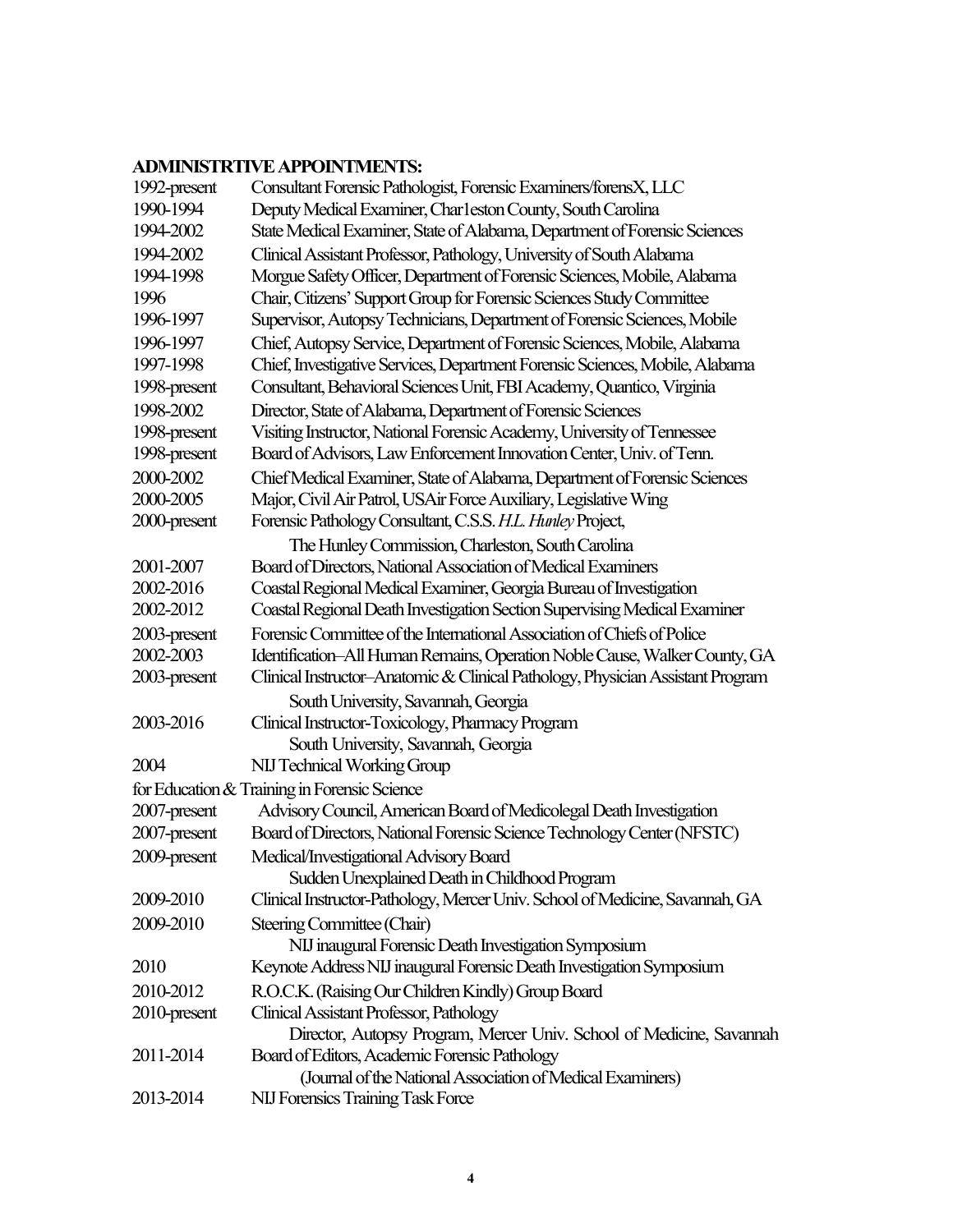## **PROFESSIONAL ORGANIZATIONS - MEMBERSHIP:**

1990-1994 Lowcountry Pathology Society 1990-present College of American Pathologists, Fellow 1991-present National Association of Medical Examiners, Fellow 1992-present American Society of Clinical Pathologists, Fellow 1993-present American Academy of Forensic Sciences, Fellow 1994-2002 Alabama State Association of Forensic Sciences 1995-present American Association for the Advancement of Science 1995-present U S and Canadian Academy of Pathology 1998-present Harvard Associates of Police Science 1998-2000 International Wound Ballistics Association 1999-2002 Alabama Peace Officers' Association 1999-present Homicide Research Working Group 2000-2002 Alabama Chiefs of Police Association 2000-2002 American Society of Crime Lab Directors 2001-2002 Alabama State Employees Association 2001-present American Association of Clinical Chemistry 2003-present International Association of Chiefs of Police Forensic Subcommittee 2003-2013 Consortium of Forensic Science Organizations Vice Chair 2007-2013 010 - present American Chemical Society 2011-present Ray. E. Helfer Society *"A society of physicians dedicated to ending child* 

*maltreatment"*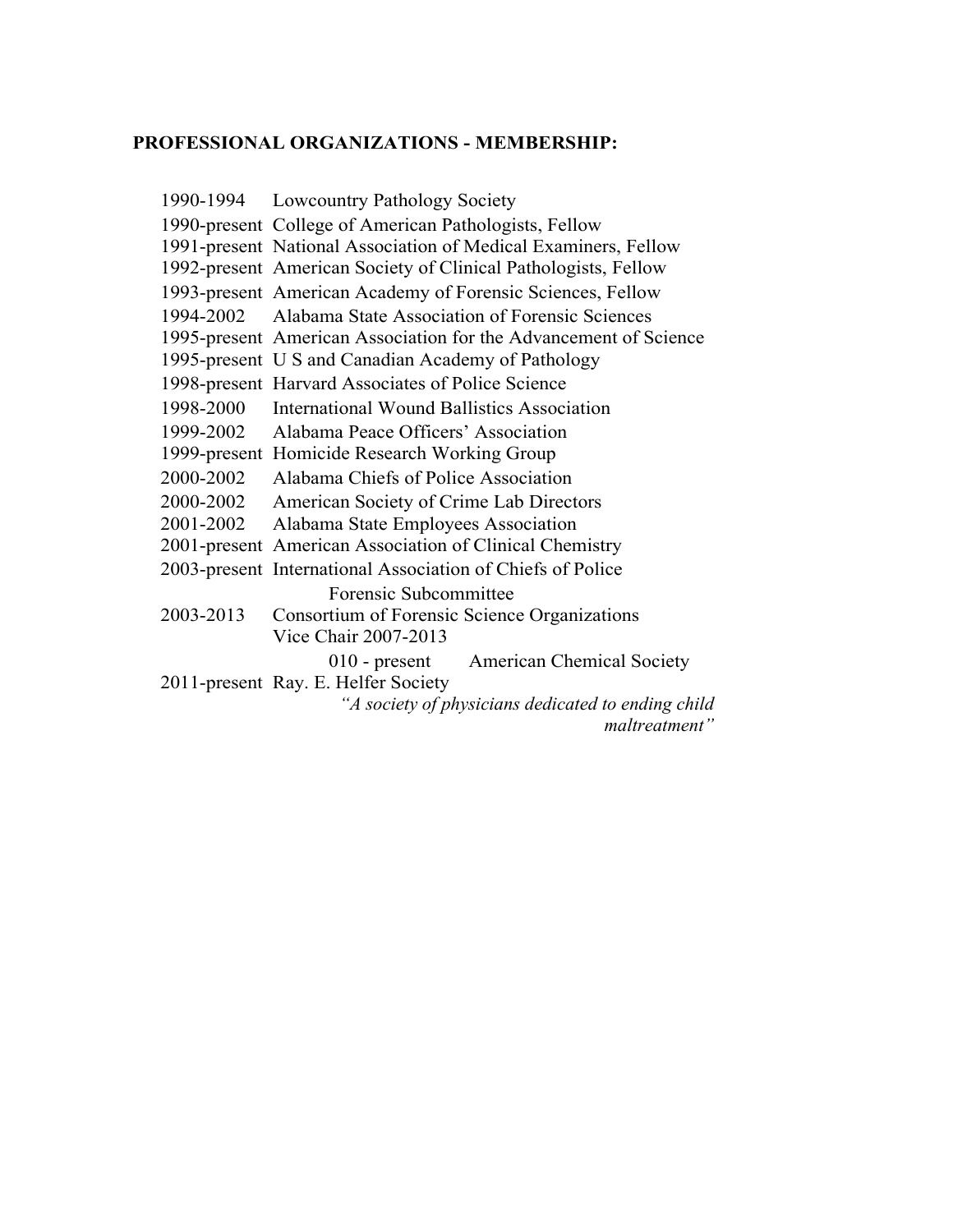### **BIBLIOGRAPHY:**

*The A–Z of Death and Dying Social, Medical, and Cultural Aspects* Michael Brennan, Editor ABC-Clio, 2014 **Coroner** Causes of Death Death Certification

Downs JCU & Swienton A, Editors

*Ethics in Forensic Science (2012)* Elsevier Publishing Willoughby W, Thompson E, & Downs JCU *Religion: The Forensic Practitioner's Quest for Truth* Downs JCU & Swienton A *Ethical Codes in Other Organizations –Authority & Enforcement* Stephens FE & Downs JCU *Ethics in Law Enforcement; Defining the Thin Blue Line* Bono J, Swienton A, &Downs JCU *Testimony* Downs JCU *Whistleblowers* Swienton A & Downs JCU *Media*

Downs JCU *Medicolegal Forensic Investigator's Trauma Atlas*  (manuscript in preparation)

Downs, JCU *Forensic Medicine* McGraw Hill Encyclopedia of Science & Technology, 2011

Downs JCU *Death Investigation* Crime Scene Investigation, Second Edition Jacqueline T. Fish, Larry S. Miller, and Michael C. Braswell

*The Encyclopedia ofDeath and the Human Experience* Bryant CD and Peck DL, Eds., Sage Publishing, 2009 Downs JCU *Homicide* Downs JCU *Sexual Homicide*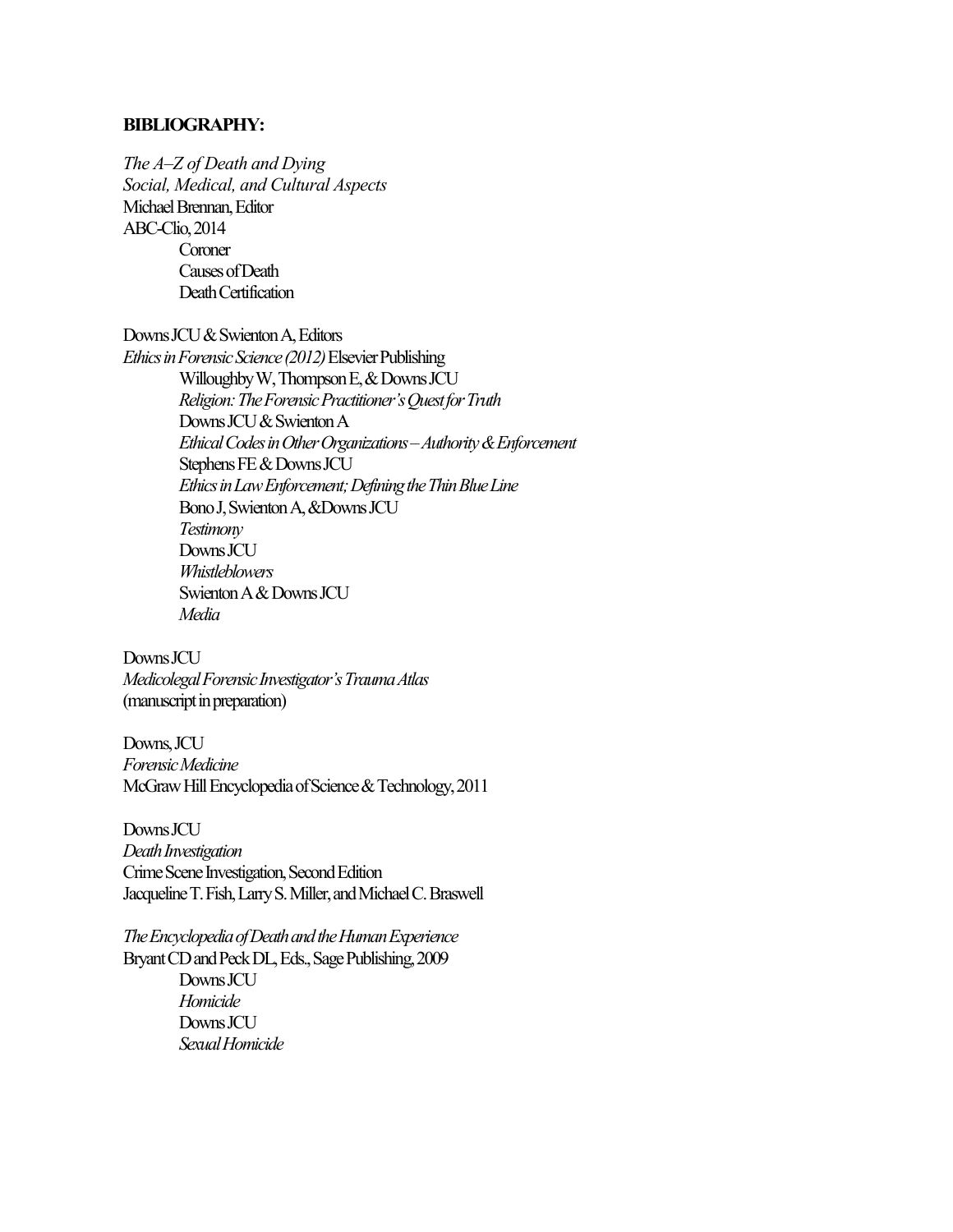Downs JCU *Medical Examiner*

Lori Frasier L, Alexander R, Parrish R, & Downs JCU *Abusive Head Trauma in Infants and Children: A Medical, Legal & Forensic Reference* GW Medical, 2007

Lori Frasier L, Alexander R, Parrish R, & Downs JCU *Abusive Head Trauma in Infants and Children: A Medical, Legal & Forensic Reference–Supplementary CD-ROM* GW Medical, 2007

JCU Downs & Bill Harris *The Role of Coroners* In Alexander R & Case ME *Child Fatality Review -An Interdisciplinary Guide and Photographic Reference* GW Medical, 2007

Downs JCU *The Role ofMedical Examiners in Law Enforcement* Police Chief Magazine, International Association of Chiefs of Police, November 2007

Downs JCU *Carbon Monoxide Poisoning: Incidence and findings at post-mortem* The Encyclopedia of Forensic Medicine, 2004& 2015

Downs JCU *Pattern Injuries* The Encyclopedia of Forensic Medicine, 2015

Withrow AG, Sikorsky J, Downs JCU, Fenger T, *Extraction & Analysis ofHuman Nuclear & Mitochondrial DNA from Electron Beam Irradiated Envelopes* Journal of Forensic Sciences 2003 Nov;48(6):1302-8

Downs JCU *The Autopsy* Handbook of Death & Dying, Bryant, C. Ed., Sage Press, 2003

Downs JCU *Medical Examiner/Coroner*  Handbook of Death & Dying, Bryant, C. Ed., Sage Press, 2003

Downs JCU and Westveer A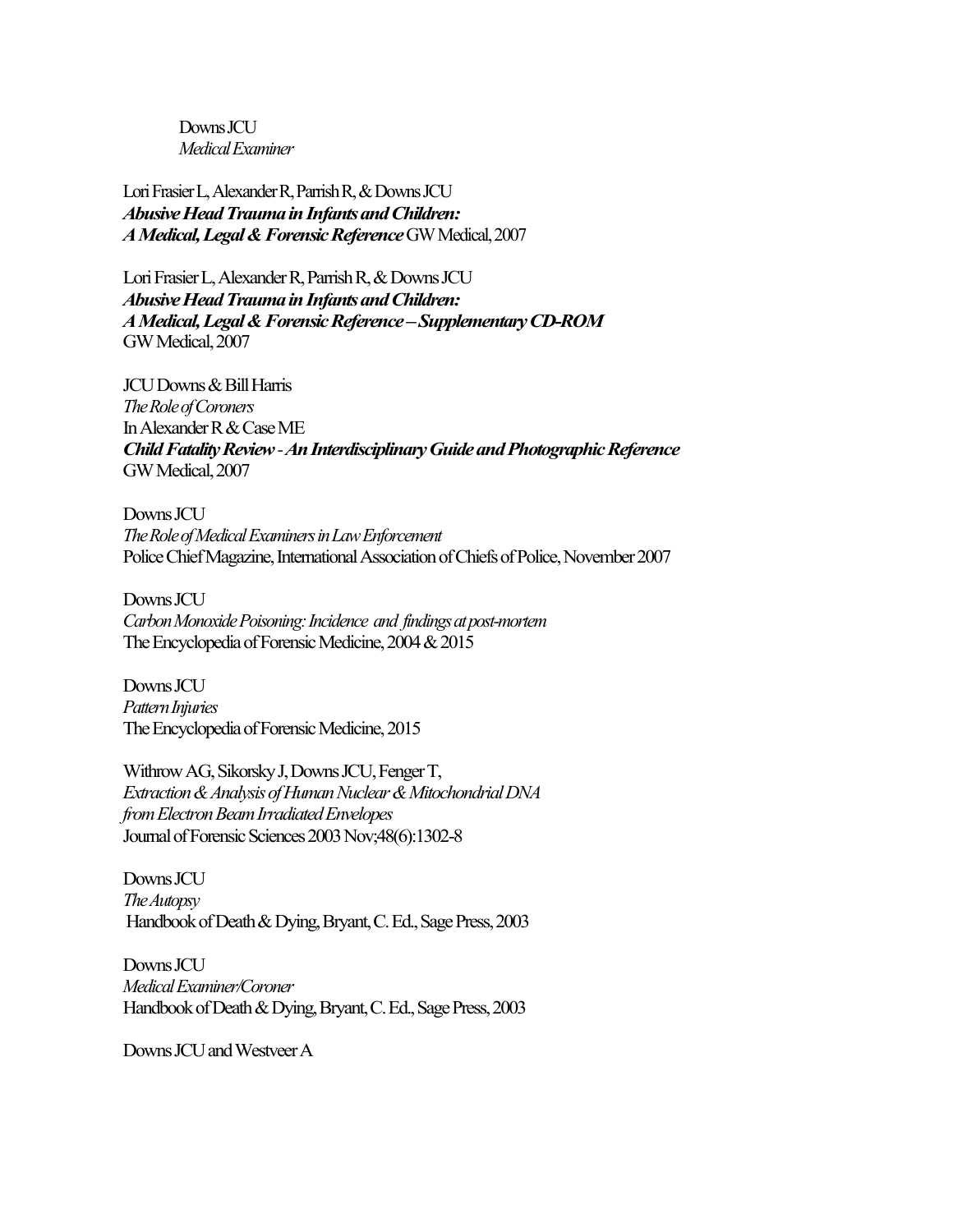*Forensic Investigator's Trauma Atlas* Managing Death Investigation Volume II,FBI National Academy, U.S. Department of Justice, FBI, Arthur E. Westveer, MLA, Ed., 2003

CinaSJ, Downs JCU and Conradi SE. *Hydrogen peroxide: A source of lethal oxygen embolism.* American Journal of Forensic Medicine and Pathology 15(1): 44-50, 1994.

Downs JCU, Nichols CA, Scala-Barnett D and Lifschultz BD. *Handling and Interpretation of Crossbow Injuries.* The Journal of Forensic Sciences 39(2): 42.8-45, 1994.

Downs JCU, Conradi SE and Nichols CA. *Suicide by Environmental Hypoxia (Forced Depletion of Oxygen).* The American Journal of Forensic Medicine and Pathology 15(3:): 216-223, 1994.

Downs JCU and Nichols CA. *Suicidal Ingestion ofBarium Sulfide Containing Shaving Powder.* The American Journal of Forensic Medicine and Pathology 16(1): 56-61, 1995.

Downs JCU, Riddick L, Nichols CA, Scala-Barnette D, and Lifschultz BD. *Crossbow Injuries -An Unusual Form of Sharp Force Injury.* American Society of Clinical Pathologists Check Sample, October 1995.

Downs JCU *Sexual Homicide* in Managing Death Investigation,FBI National Academy, U.S. Department of Justice, FBI, Arthur E. Westveer, MLA, Ed., 1998 and 2002.

Downs JCU *Asphyxiation* in Managing Death Investigation,FBI National Academy, U.S. Department of Justice, FBI, Arthur E. Westveer, MLA, Ed., 1998 and 2002.

Downs JCU *Sharp Force Injury* in Managing Death Investigation, FBI National Academy, U.S. Department of Justice, FBI, Arthur E. Westveer, MLA, Ed., 1998 and 2002

Downs JCU *Blunt Force Injury* in Managing Death Investigation,FBI National Academy, U.S. Department of Justice, FBI, Arthur E. Westveer, MLA, Ed., 1998 and 2002.

Downs JCU, Conradi SE and Nichols CA. *Suicide by Environmental Hypoxia (Forced Depletion of Oxygen).* The American Journal of Forensic Medicine and Pathology 15(3:): 216-223, 1994. Reprinted in Managing Death Investigation, FBI National Academy,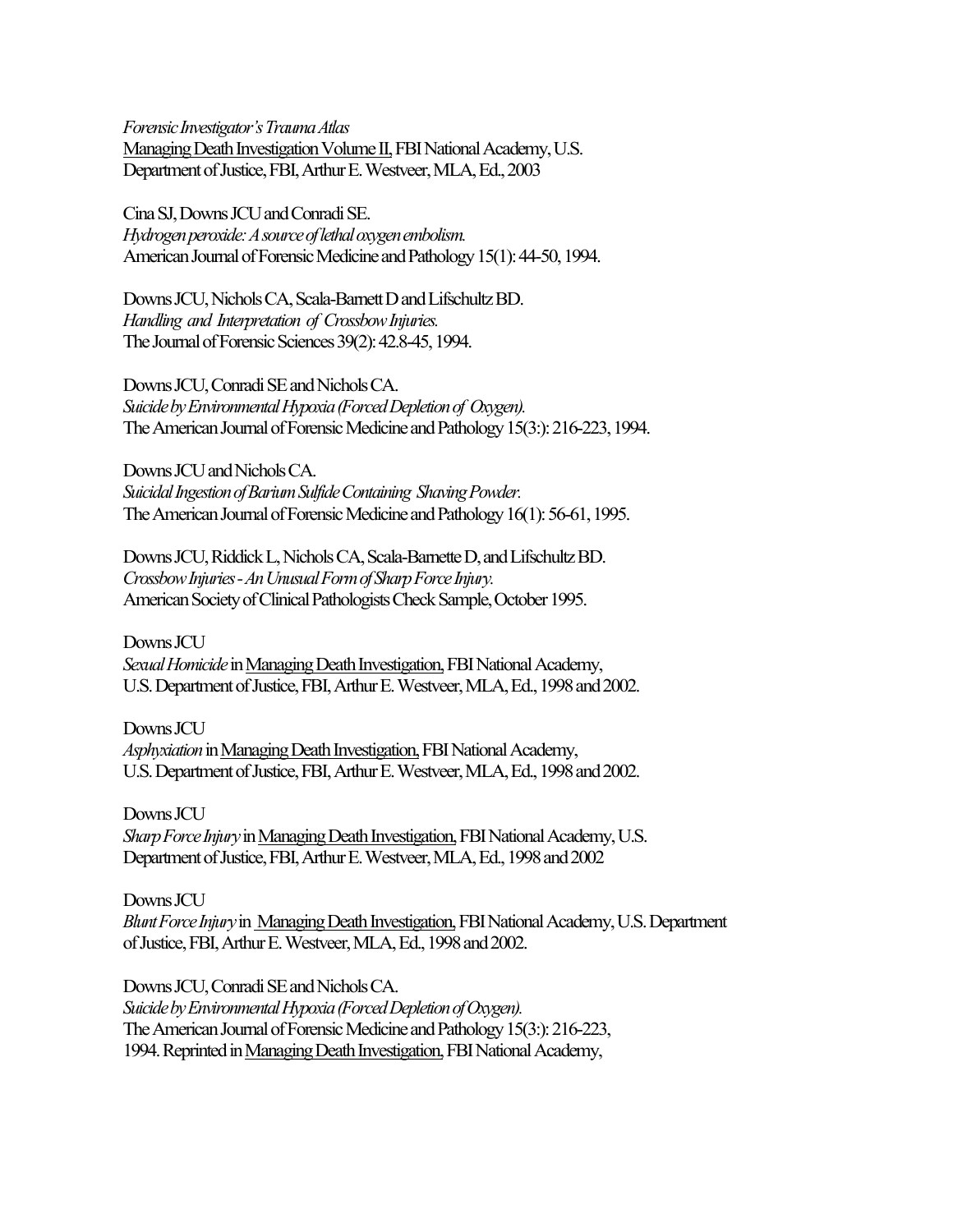U.S. Department of Justice, FBI, Arthur E. Westveer, MLA, Ed., 1998.

Downs JCU, *Under Investigation: The World ofForensic Pathology,* MUSC Alumni Today, Alumni Magazine of the Medical University of South Carolina, November 1999

Downs JCU, *Date Rape Drugs*, Alabama Coroners' Association Newsletter, May2000 Hornfeldt CS, Lothridge K, and Downs JCU *Forensic Science Update: Gamma-Hydroxybutyrate (GHB)* Forensic Science Communications, January 2002

Downs JCU and Ostroff D. *Videography–A primer* Alabama Coroners' Association Newsletter, September 2000

Titford M and Downs JCU, *Case Histories in Forensic Histotechnology*, The Journal of Histotechnology, 2001;24(1):23-27

Downs JCU, *Shaken Baby Syndrome –A primer* Alabama Coroners' Association Newsletter, 2001

Downs JCU, *Forensic Improvement and Medical Examiners,* National Association of Medical Examiners News, Vol. 9, No. 4, August 2001

Downs JCU, *The Paul Coverdell National Forensic Sciences Improvement Act,*  The American Academy of Forensic Sciences Newsletter, Summer 2002

Cheng TC and Downs JCU. *Intracellular Acid Phosphatase and Lysozyme Levels in Subpopulations of Oyster,* Crassostrea virginica, *Hemocytes*  Journal of Invertebrate Pathology 52: 163-167, 1988.